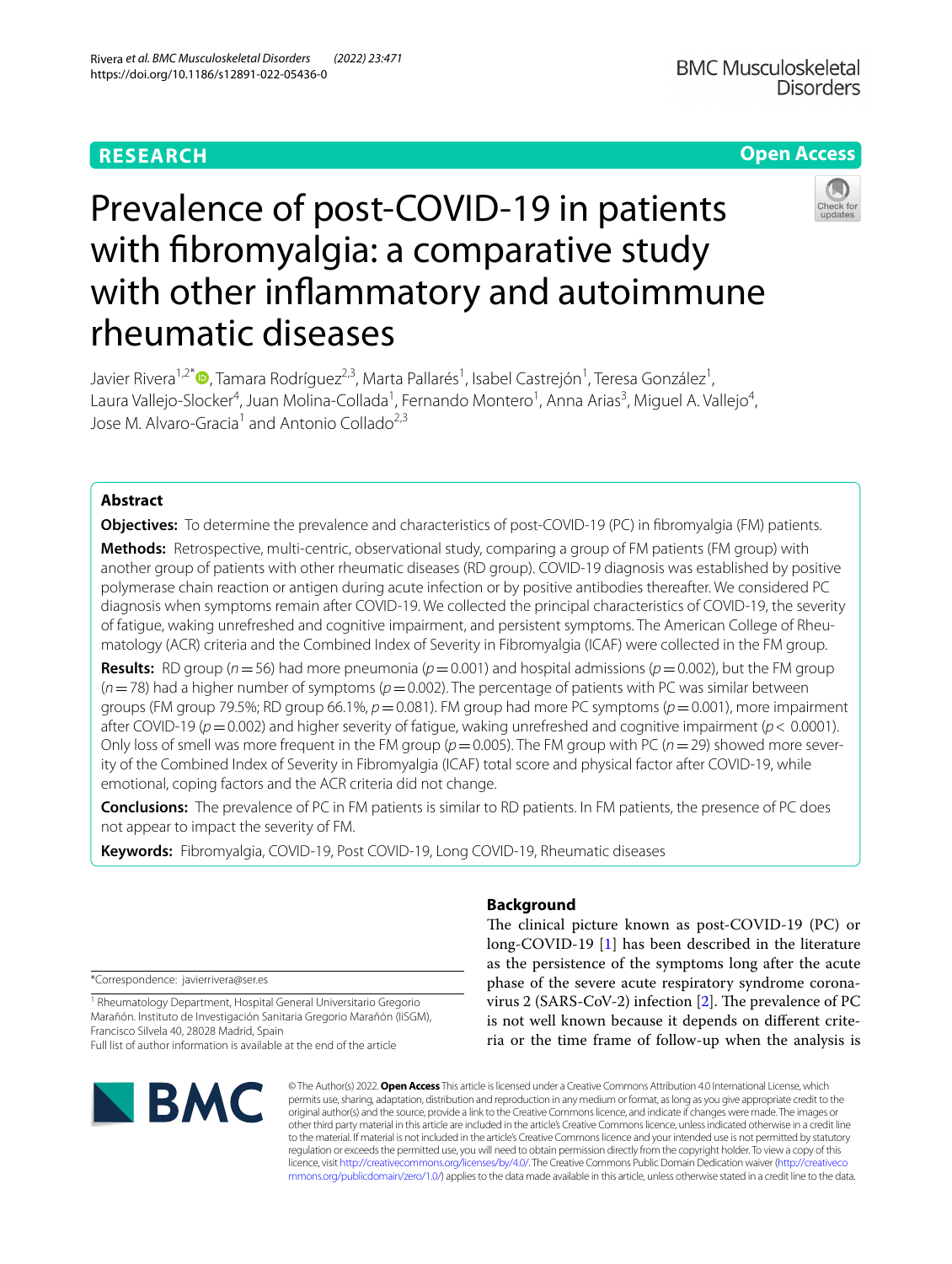performed. In a recent review it is estimated that between 40 and 80% of the patients still remain symptomatic 2 months after COVID-19 [[3,](#page-5-2) [4](#page-5-3)]. Patients with PC have a wide range of symptoms including extreme fatigue, cognitive alterations, musculoskeletal pain, breathlessness, headaches, sleep disorders, anxiety and depression, and loss of smell and taste  $[5, 6]$  $[5, 6]$  $[5, 6]$  $[5, 6]$ . The total number of symptoms reported by patients may be much higher  $[7]$  $[7]$ . The clinical picture associated with a poor quality of life and a severe impairment of the functional capacity in patients with PC may resemble fbromyalgia (FM) or myalgic encephalomyelitis/chronic fatigue syndrome (ME/ CFS), and this led us to hypothesize whether PC might be related to these diseases. The infectious theory in the aetiopathogenesis of ME/SFC and FM has been postulated and several viruses and diferent bacterial infections have been investigated, with no concluding evidence so far [\[8](#page-5-7), [9\]](#page-5-8). Interestingly, the 2003 SARS-COV-1 infection in East Asia, produced by another coronavirus, triggered in some of the patients a post infectious syndrome with chronic widespread musculoskeletal pain, fatigue, depression and sleep disorders similar to FM and ME/ CFS [\[10](#page-5-9)]. A long lasting similar clinical picture has also been observed in other viral and non-viral infections [[11\]](#page-5-10), suggesting a common pathogenetic pathways in these diseases.

As PC and FM may share several symptoms, our hypothesis is that patients with an established FM may have a higher probability to develop PC after an infection by SARS-COV-2. We compared the patients of FM group with a group of patients with infammatory rheumatic diseases (RD), but not with healthy controls, because RD patients may develop FM more frequently than healthy people, probably due to the infammatory disease itself.

The aim of this study is to investigate the prevalence and the clinical characteristics of PC in FM patients in comparison with other RD patients.

#### **Methods**

#### **Study design**

This is a retrospective, case control, observational study conducted in two tertiary care university teaching hospitals in Spain (Hospital Universitario Gregorio Marañón, Madrid; Hospital Clinic, Barcelona), including patients with FM compared with a group of patients with other infammatory or autoimmune RD.

#### **Patients**

Consecutive patients attending the outpatient clinics of each Rheumatology Department were invited to participate in the study if they had previously sufered COVID-19. After obtaining the patient consent form, we split the participants into two groups:

FM group. Patients with a diagnosis of FM who fulflled the classifcation criteria of the American College of Rheumatology (ACR) 2010 [\[12\]](#page-5-11).

RD group. Patients coming from the same outpatient clinics with a diagnosis of infammatory or autoimmune diseases who fulflled the diagnostic criteria for the corresponding disease.

Patients of both groups were included if they also met the following criteria: (a) female, (b) at least 18 years old, and (c) having been infected by the SARS-COV-2 any time since the beginning of pandemic.

The diagnosis of SARS-COV-2 infection was established by a positive polymerase chain reaction test on respiratory samples or a positive antigen test during the acute phase of the disease or by the presence of antibodies against SARS-COV-2 during the study frame in unvaccinated patients. Patients with a clinical picture suggesting COVID-19 but with PCR negative test, antigen negative test or absence of antibodies were excluded. PC diagnosis was established according to the following criteria: persistent symptoms of COVID-19 as well as symptoms which increased after the acute phase of the infection.

#### **Data collection**

Data from a well-established clinical registry of patients with FM were complemented with additional data obtained by a personal interview. The main characteristics of the clinical picture during COVID-19 infection were obtained including symptoms reported by the patient, the presence of x-ray pneumonia and if the patient was admitted to hospital. At the time of the interview at the outpatient clinic we also registered the time (months) elapsed since the acute infection, the patient global impression of change (PGIC) [\[13](#page-6-0)] in relation to the period before COVID-19, the severity of three principal symptoms (fatigue, waking unrefreshed and cognitive impairment). We also registered the symptoms that persisted after COVID-19 infection. In the FM group, we also collected the widespread pain index (WPI) and the symptoms severity scale (SSS) of the ACR classification criteria  $[12]$  $[12]$ , and FM patients completed the Combined Index of Severity in Fibromyalgia (ICAF) [[14,](#page-6-1) [15\]](#page-6-2).

In the HGUGH centre participating in the study, we established a cohort of FM patients who are annually followed including the ICAF questionnaire (ICAF cohort). In those patients with PC of this ICAF cohort, we compared the severity of FM by means of the ICAF questionnaire as well as the components of the ACR criteria before and after the onset of COVID-19.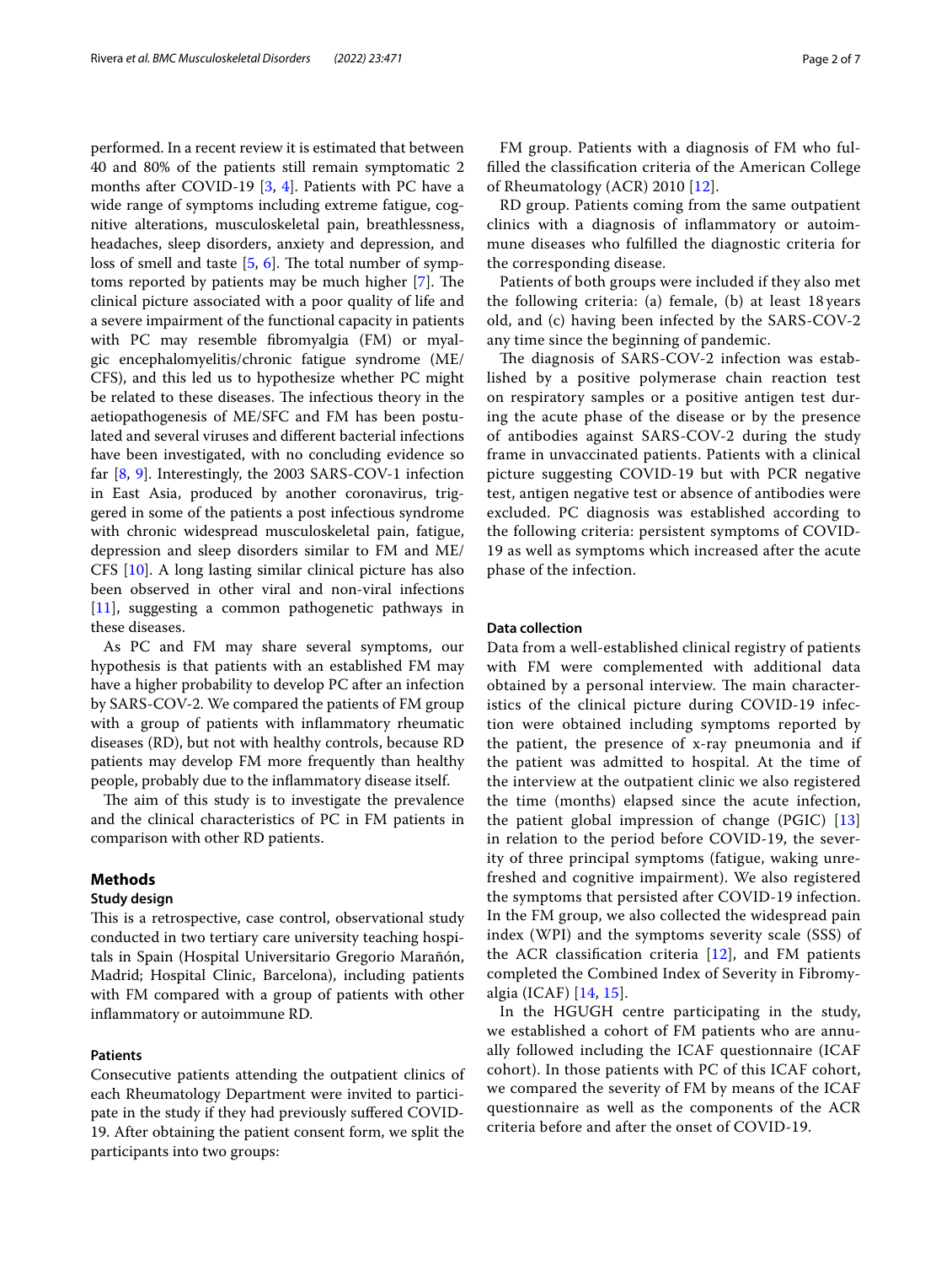### **Questionnaires**

ICAF [\[14](#page-6-1), [15\]](#page-6-2) is a specifc 59-item quality-of-life questionnaire for FM patients. It offers a total score of the severity of the disease along with four other factors. The physical factor measures the functional ability from the point of view of physical capacity to perform daily activities; the emotional factor measures the severity of clinical manifestations such as anxiety and depression; and two factors of active and passive coping measure the attitude of the patient in coping with their disease. All scores are expressed on a T-scale with an average of 50 and a standard deviation of 10. A high score indicates greater severity, with the exception of the active coping factor that indicates a better coping. The importance of each factor over the total score is diferent, so the emotional and physical factors are the ones with the highest weight while each coping factor only contributes a small part of the total score severity of the disease [\[14](#page-6-1)]. ICAF can also assess the predominance of the type of coping used by patients based on higher scores in active or passive coping. With physical and emotional factors, the predominance of one over the other can also be assessed. This questionnaire has been previously validated in our FM population obtaining the following values: emotional factor: 50.7; physical factor: 54.3; active coping: 49.0; passive coping: 51.6, and total score: 52.5 [[15](#page-6-2)].

The PGIC  $[13]$  $[13]$  is a specific questionnaire to evaluate overall improvement after an intervention. It is composed of a single Likert scale from 1 to 7 (1 = much better, 2=better, 3=a little better, 4=equal, 5=a little worse,  $6=$  worse or  $7=$  much worse) to assess how the patient is feeling after an intervention.

The ACR criteria  $[12, 16]$  $[12, 16]$  $[12, 16]$  $[12, 16]$  $[12, 16]$  are constructed with two variables: the widespread pain index (WPI) (range, 0–19), and the symptomatic severity scale (SSS) (range, 0–12). The sum of both constitutes the polysymptomatic distress scale (PSD) (range,  $0-31$ ) [\[16](#page-6-3)] which measures the global severity of FM.

The SSS itself is the sum the of  $0-3$  severity scores of the three principal symptoms: fatigue, waking unrefreshed, and cognitive symptoms (total score, 0–9), plus the sum of the presence of headaches, pain or cramps in lower abdomen and depression (total score, 0–3).

In the RD group, we only measured the severity score of the three principal symptoms (fatigue, waking unrefreshed and cognitive impairment) to establish the comparison with the FM group of patients.

#### **Statistical analysis**

We used the t-test to compare quantitative variables and the chi-square test for nominal variables. We also used <span id="page-2-0"></span>**Table 1** Patients included in the RD group. Diagnosis, total number of the patients and percentage

| <b>Diagnosis</b>                    | Number of<br>patients | Percentage     |  |
|-------------------------------------|-----------------------|----------------|--|
| Rheumatoid arthritis                | 26                    | 46             |  |
| Psoriatic arthropathy               | 9                     | 17             |  |
| Systemic lupus erythematosus        | 8                     | 14             |  |
| Ankylosing spondylitis              | 4                     | 7              |  |
| Systemic sclerosis                  | 3                     | 5              |  |
| Primary Sjögren syndrome            | 3                     | 5              |  |
| Vasculitis                          |                       | $\mathcal{P}$  |  |
| Undifferentiated connective disease |                       | $\mathcal{P}$  |  |
| Primary antiphospholipid syndrome   |                       | $\mathfrak{D}$ |  |
| Total                               | 56                    | 100            |  |

<span id="page-2-1"></span>**Table 2** Severity of COVID-19. Main characteristics of the acute phase of COVID-19 in both groups of patients

|                                           | <b>FM Group</b> | <b>RD Group</b> | D     |
|-------------------------------------------|-----------------|-----------------|-------|
| x-ray pneumonia N <sup>a</sup> (%)        | 18(23.1)        | 28 (50.0)       | 0.001 |
| Admission to the hospital $N^a$ (%)       | 11(14.1)        | 21(37.5)        | 0.002 |
| Number of symptoms mean (SD) <sup>b</sup> | 5.33(2.14)      | 4.18(2.09)      | 0.002 |

<sup>a</sup> N Number of patients. <sup>b</sup> SD Standard deviation

ANOVA for repeated measurements to analyze the evolution between the ICAF before and after COVID-19.

#### **Ethical approval**

This study was performed in accordance with the ethical standards of the responsible committee on human experimentation and the Helsinki Declaration of 1975, as revised in 2013. All data were anonymized, and the study was approved by the Ethics Committee of Hospital General Universitario Gregorio Marañón (08/2021; April 6th, 2021), Instituto de Investigación Sanitaria Gregorio Marañón (IiSGM). Madrid. Spain.

#### **Results**

A total of 78 FM and 56 RD female patients who had suffered COVID-19 since the beginning of pandemic and fulflled the remaining inclusion criteria were included in the study.

The RD group included patients with different inflammatory and autoimmune diseases, as described in Table [1](#page-2-0).

Mean age was 51.14 (9.78) in the FM group and 52.45 (11.01) in the RD group, without diferences between groups. With respect to the severity of COVID-19, patients in the RD group had a more severe disease with a double case of pneumonia with x-ray confrmation (50% versus 23%,  $p = 0.001$ ) and requiring hospital admission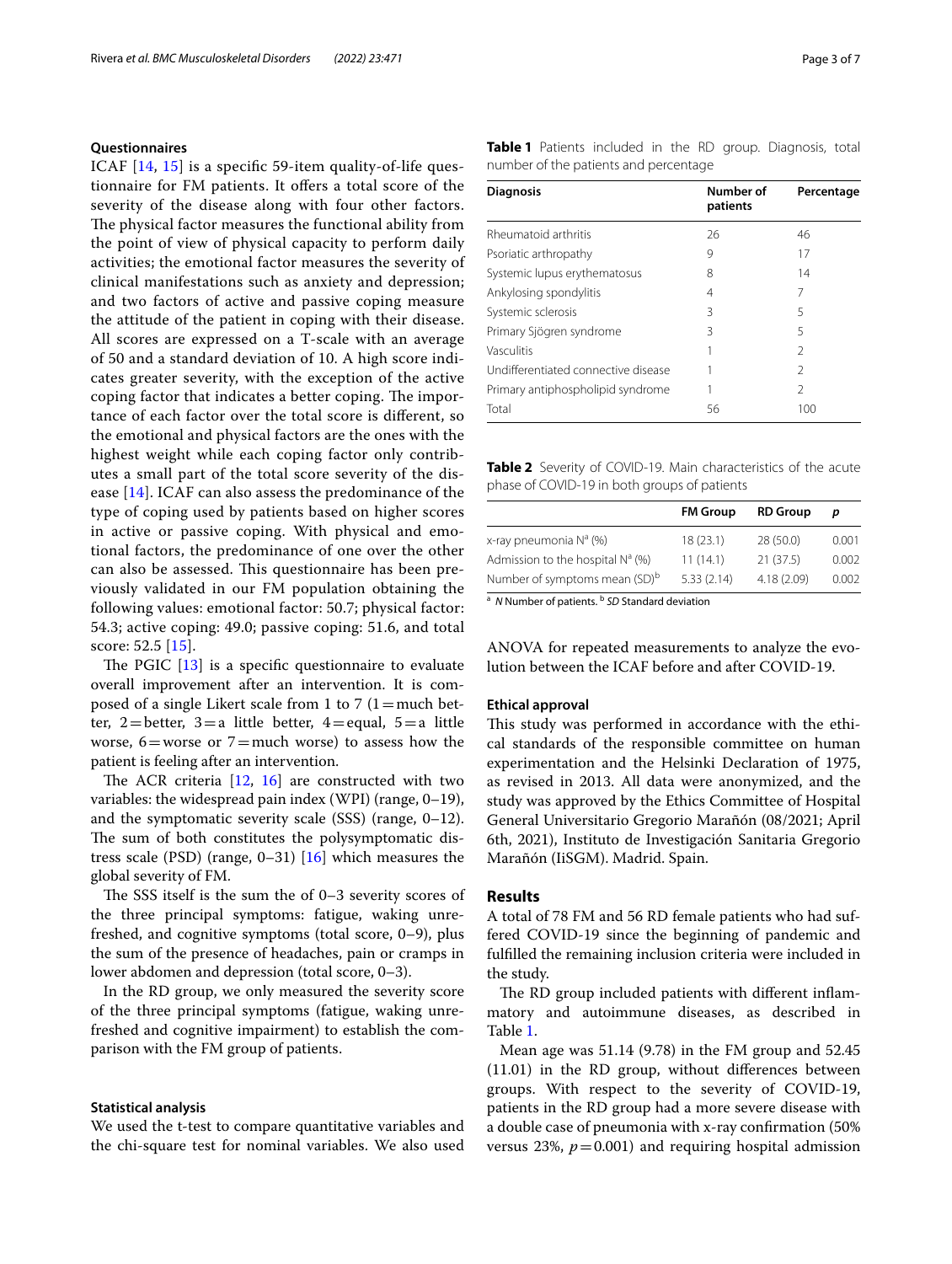<span id="page-3-0"></span>**Table 3** Post-COVID-19 in both groups of patients. Main characteristics of the post-COVID-19 in both groups

|                                                                                    |                         | FM Group RD Group p                |       |
|------------------------------------------------------------------------------------|-------------------------|------------------------------------|-------|
| Prevalence of post-COVID-19<br>$N^a (96)$                                          | 62 (79.5)               | 37(66.1)                           | 0.081 |
| Number of symptoms mean (SD) <sup>b</sup>                                          | 2.42 (1.84) 1.39 (1.39) |                                    | 0.001 |
| PGLCb <sup>c</sup><br>mean (SD) <sup>b</sup>                                       |                         | 5.56 (1.35) 4.75 (1.57) 0.002      |       |
| Severity of the three principal<br>symptoms <sup>d</sup><br>mean (SD) <sup>b</sup> |                         | $7.05(1.58)$ $3.75(2.54)$ < 0.0001 |       |

<sup>a</sup> N Number of patients. <sup>b</sup> SD Standard deviation. <sup>c</sup> PGIC Patient global

impression of change. <sup>d</sup> Principal symptoms: fatigue, waking unrefreshed and cognitive impairment

<span id="page-3-1"></span>**Table 4** Symptoms of post-COVID-19. Most frequently reported symptoms of post-COVID-19 in all patients

|                      | <b>Number of patients</b> | %    |
|----------------------|---------------------------|------|
| Fatique              | 47                        | 47.5 |
| Musculoskeletal pain | 36                        | 36.4 |
| Dyspnea              | 31                        | 31.3 |
| Loss of smell        | 30                        | 30.3 |
| Loss of taste        | 21                        | 21.2 |
| Headache             | 21                        | 21.2 |
| Cough                | 12                        | 12.1 |
| Cognitive impairment | 10                        | 10.1 |
| Sleep disorders      | 7                         | 7.1  |
| Digestive disorders  | 6                         | 6.1  |
| Alopecia             | 6                         | 6.1  |
| Arthritis            | $\overline{4}$            | 4.0  |
| Muscular spasms      | 4                         | 4.0  |

more frequently  $(37.5\% \text{ versus } 14.1\%, p=0.002)$  than the FM group patients (Table [2](#page-2-1)). However, the number of symptoms reported by the patients during the acute phase of the infection was signifcantly higher in the FM group  $(p=0.002)$  (Table [2\)](#page-2-1).

The mean time from the acute phase of the disease to the inclusion in the study was 8.50 (4.27) months in the FM group and 11.51 (3.41) months in the RD group (*p*< 0.0001). Although there was no statistical diference between groups  $(p=0.081)$ , the higher percentage of patients with PC in the FM group indicates a trend (Table [3](#page-3-0)). However, the patients of the FM group reported persistence of more symptoms  $(p=0.001)$  and a poorer perception of PGIC after COVID-19 ( $p = 0.002$ ). The severity of fatigue, waking unrefreshed and cognitive impairment of the ACR criteria was also signifcantly higher in comparison with patients of the RD group (*p*<0.0001) (Table [3](#page-3-0)).

A total of 99 (74%) patients from both groups presented PC. The most frequent symptoms of PC reported by the patients are described in Table [4](#page-3-1). Although there were more symptoms in the FM group, only loss of smell reached a statistically signifcant diference: 25 (40.3%) in FM group versus 5 (13.5%) in RD group, *p*=0.005.

In the analysis of the 29 FM patients from the ICAF cohort, patients with PC reported to be worse after the infection and the scores of ICAF showed higher values (more severity) for the total score and the physical factor, while the emotional factor and the coping factors did not change (Table [5\)](#page-3-2). Also, the components of the ACR criteria did not show any statistical diference before and after the onset of COVID-19 (Table [5](#page-3-2)).

<span id="page-3-2"></span>**Table 5** FM patients with post-COVID-19. Evolution of the severity of FM before and after COVID-19 in those patients from the ICAF cohort with concomitant PC

|                         | <b>Before</b><br>COVID-19 |                   | After<br>COVID-19 |                   |                | <b>ANOVA</b>    |       |
|-------------------------|---------------------------|-------------------|-------------------|-------------------|----------------|-----------------|-------|
|                         | Mean                      | (SD) <sup>a</sup> | Mean              | (SD) <sup>a</sup> | F <sub>p</sub> | DF <sup>c</sup> | p     |
| ICAF <sup>d</sup>       |                           |                   |                   |                   |                |                 |       |
| Total                   | 48.76                     | (10.31)           | 53.29             | (9.39)            | 6.99           | 1,25            | 0.014 |
| Physical factor         | 50.45                     | (10.83)           | 56.81             | (8.30)            | 10.92          | 1,25            | 0.003 |
| Emotional factor        | 48.39                     | (10.07)           | 51.14             | (9.50)            | 3.94           | 1,25            | 0.058 |
| Active coping           | 52.50                     | (9.92)            | 50.64             | (11.49)           | 0.74           | 1,25            | 0.398 |
| Passive coping          | 51.34                     | (10.55)           | 53.56             | (12.69)           | 0.88           | 1,25            | 0.357 |
| $ACRe$ criteria         |                           |                   |                   |                   |                |                 |       |
| <b>WPI</b> <sup>f</sup> | 12.90                     | (3.61)            | 13.76             | (3.54)            | 2.08           | 1,28            | 0.160 |
| SSS <sup>9</sup>        | 9.14                      | (2.73)            | 9.00              | (2.39)            | 0.04           | 1,28            | 0.745 |
| PSD <sup>h</sup>        | 22.03                     | (5.60)            | 22.76             | (5.48)            | 0.73           | 1,28            | 0.398 |

<sup>a</sup> SD Standard deviation. <sup>b</sup> F value. <sup>c</sup> DF Degree of freedom. <sup>d</sup> ICAF Combined Index of Severity of Fibromyalgia. <sup>e</sup> ACR American College of Rheumatology criteria. <sup>f</sup> WPI Widespread Pain Index. <sup>g</sup> SSS Symptoms Severity Scale. <sup>h</sup> PSD Polysymptomatic Distress Scale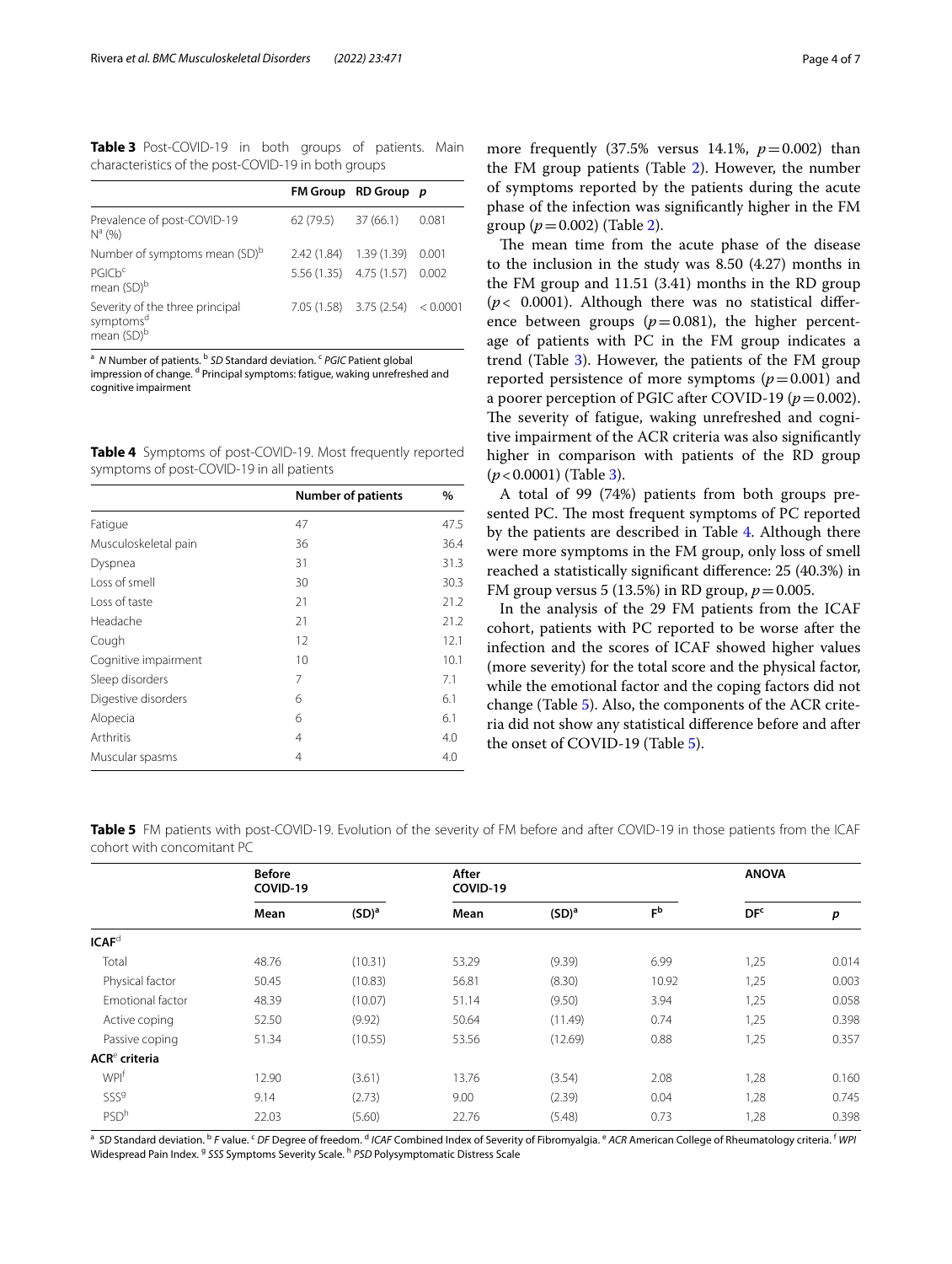#### **Discussion**

The main finding of this study is that the prevalence of PC in FM patients appears to be similar to the one found in RD patients, which suggests that FM patients do not have an increased risk of developing PC. The frequency of PC and the clinical picture in the total population of our patients (74%) are similar to the ones previously described for the general population (between 40 and 80%) [\[3,](#page-5-2) [4](#page-5-3)].

The possible pathogenesis of PC is not known, but some theories have been proposed to explain the persistence of the symptoms. These include: residual damage consequences of the severe infammatory process during the acute phase of the disease [[17\]](#page-6-4), persistence of the virus in some structures of the organism [[18\]](#page-6-5), or an autoimmune phenomenon triggered by de SAR-COV-2 infection  $[19]$  $[19]$  $[19]$ . These three mechanisms may coexist in PC pathogenesis.

Sequelae secondary to COVID-19 are more frequent in the most severe cases of the disease where the percentage of patients with structural organ damage are also clearly higher [\[20\]](#page-6-7). Sequelae are lower [\[21](#page-6-8)] in those patients with a more benign form of the disease but some of these sequelae can also be observed in asymptomatic patients [[22\]](#page-6-9).

In our study, the RD group had a more severe COVID-19 with a higher number of x-ray pneumonias and hospital admissions, but the prevalence of PC was similar to the one in the FM group of patients. Other studies have not found any correlation between the severity of COVID-19 and the development of PC, and patients admitted to the hospital for a severe COVID-19 treatment had the same probability of developing PC compared to patients with a mild form of the disease [\[23\]](#page-6-10).

The persistence of the virus in the organism or the autoimmune phenomenon triggered by the SAR-COV-2 infection induces neuroinfammation with an increase in the permeability of the brain blood barrier and the intracerebral increase of some pro infammatory peptides and cytokines that may be responsible for the symptoms of PC [\[24\]](#page-6-11). Some evidence exists about a similar process of neuroinfammation in FM [[25\]](#page-6-12) or EM/CFS [[26\]](#page-6-13), and the most common symptoms of these diseases -such as fatigue, pain, cognitive impairment, sleep alterations or headache- are also present in our patients, with PC suggesting a similar pathogenetic mechanism of neuroinfammation.

At present, the duration of PC is not known but it is plausible that the symptoms improve with time [\[4](#page-5-3), [20](#page-6-7)]. We found that the RD patients had a small but signifcant longer duration of the disease (3months diference) than the FM patients, but we believe that this aspect is not relevant for our study because the prevalence of PC was similar in both groups. Some studies have shown that patients may be still symptomatic after 1 year and no clear predictive variables are associated with this long persistence of the symptoms [\[20](#page-6-7), [27\]](#page-6-14).

In our FM group of patients the number of symptoms during the acute infection, the impairment after COVID-19, the number of PC symptoms and the severity of fatigue, waking unrefreshed and cognitive impairment were signifcantly higher than in the RD group. It is well known that the comorbidity with FM may increase the severity of other comorbid diseases. For example, in rheumatoid arthritis some of the principal outcome measures are worse when the patient also has FM, although objective measures of severity such as erythrocyte sedimentation rate, C reactive protein or articular erosions do not show any diferences with the patients without FM [\[28](#page-6-15)]. In other inflammatory rheumatic diseases, such as ankylosing spondylitis [\[29](#page-6-16)], similar fndings have been described when there is also comorbidity with FM. PC symptoms were almost identical in both groups of patients, although more frequent and severe in the FM group.

A previous study [\[30](#page-6-17)] has shown that global FM symptoms are more severe in patients with COVID-19. However, in the FM patients with PC in our study, we did not fnd any diference in PSD scores before and after COVID-19, which suggests that PC did not impair the severity of FM. We also measured the global impact of FM on patients by means of the total ICAF score and its factors  $[15]$ . The unique factor that impairs after COVID-19 was the physical factor, which measures physical activity and it is clearly infuenced by fatigue. However, emotional and coping factors did not change, which again suggests that there was no aggravation of FM in these patients.

As to the autoimmune pathogenic mechanism, it is known that the SARS-COV-2 infection may produce multiple antibodies against diferent proteins of the organism and the persistence of these antibodies after the infection may explain PC  $[31]$  $[31]$ . In a recent study performed in a murine model of FM [[32\]](#page-6-19), it was observed that the infusion of purifed immunoglobulins of FM patients in mice triggered symptoms of FM, which suggests the possible autoimmune origin of this disease. According to this hypothesis, FM and PC may share similar pathogenic mechanisms.

To our knowledge, this is the frst study that analyses the prevalence and the principal characteristics of PC in FM patients. PC is considered nowadays an important health issue in the general population due to its high prevalence and the severe consequences for the patients' quality of life. It is known that FM patients have a more symptomatic COVID-19  $[30]$  $[30]$ ; therefore, the issue of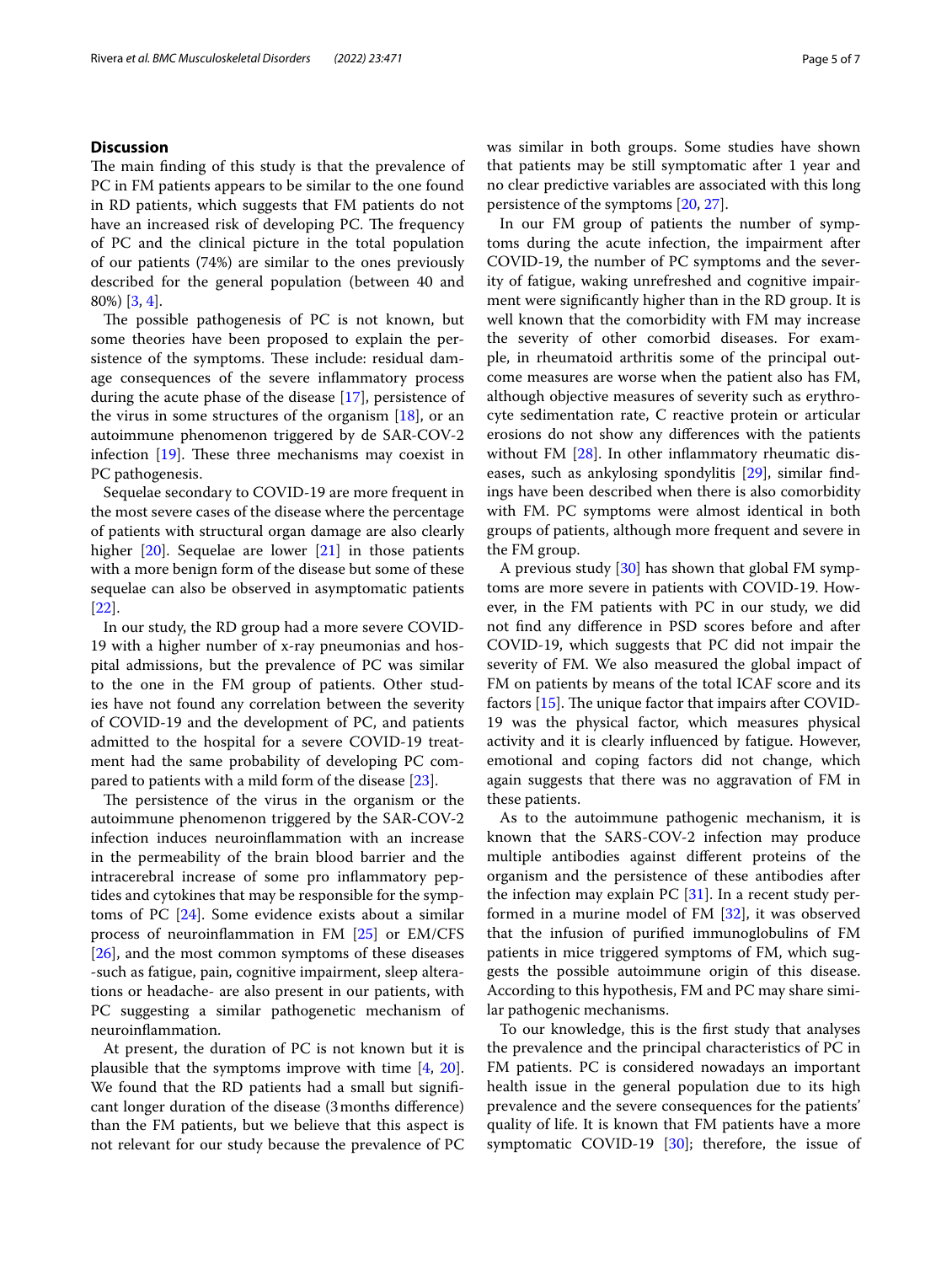whether these patients may develop more PC is of special relevance.

The main limitation of this study is that we have not evaluated the presence of comorbid FM in the RD group of patients. Since the global prevalence of FM in the main infammatory and autoimmune diseases is high [\[33](#page-6-20)], the evaluation of the principal variables in this group of patients may be biased. However, subjective variables in RD patients in our study were lower than in the FM group of patients, which suggests that this possible bias did not impact overall study fndings.

Another limitation of our work is the retrospective design with all the corresponding limitations of this type of studies.

The relative small number of patients in both groups may also be a limitation of this work. Although there was no statistical diference in prevalence between the FM and the RD groups, a certain trend towards a higher increase of PC in the FM group was observed, which could reach statically signifcance if the sample size were higher.

#### **Conclusions**

The prevalence of PC is similar in patients with FM in comparison with other infammatory and autoimmune rheumatic diseases. Although the symptoms of PC are similar to FM, our data suggest that PC and FM are two distinct diseases that may share similar pathogenic mechanisms.

#### **Abbreviations**

ACR: American College of Rheumatology; ANOVA: Analysis of variance; COVID-19: Coronavirus disease 2019; DF: Degree of freedom; FM: Fibromyalgia; HGUGM: Hospital General Universitario Gregorio Marañón; ICAF: Combined Index of Severity in Fibromyalgia; IiSGM: Instituto de Investigación Sanitaria Gregorio Marañón; ME/CFS: Myalgic Encephalomyelitis/Chronic Fatigue Syndrome; N: Number of patients; PC: Post-COVID-19; PCR: Protein chain reaction; PSD: Polysymptomatic Distress Scale; PGIC: Patient Global Impression of Change; RD: Rheumatic diseases; SARS-COV-2: Severe Acute Respiratory Syndrome Coronavirus-2; SD: Standard deviation; SSS: Symptoms Severity Scale; WPI: Widespread Pain Index.

#### **Acknowledgements**

Not applicable.

#### **Authors' contributions**

RJ designed the study with input from VMA, A-GJM and CI. V-SL, RJ and VMA performed analysis of data. RJ wrote the manuscript with inputs from RT, PM, M-CJ, GT, MF, AA and CA. The author(s) read and approved the fnal manuscript.

#### **Funding**

This work was supported by Ministerio de Economía y Competitividad (MINECO). Proyectos I+D+I (Retos), Spanish Government under the Grant PSI2017–85447-R.

#### **Availability of data and materials**

The datasets used and/or analysed during the current study are available from the corresponding author on reasonable request.

#### **Declarations**

#### **Ethics approval and consent to participate**

This study was performed in accordance with the ethical standards of the responsible committee on human experimentation and the Helsinki Declaration of 1975, as revised in 2013. All data were anonymized, and the study was approved by the Ethics Committee of Hospital General Universitario Gregorio Marañón (08/2021; April 6th, 2021), Instituto de Investigación Sanitaria Gregorio Marañón (IiSGM). Madrid. Spain.

All the patients in this study were informed and signed the patient consent form.

#### **Consent for publication**

Consent for publication is waived by the Ethics Committee of Hospital General Universitario Gregorio Marañón, Instituto de Investigación Sanitaria Gregorio Marañón (IiSGM). Madrid. Spain.

#### **Competing interests**

All authors declare not to have any fnancial confict of interest.

#### **Author details**

1 Rheumatology Department, Hospital General Universitario Gregorio Marañón. Instituto de Investigación Sanitaria Gregorio Marañón (IiSGM), Francisco Silvela 40, 28028 Madrid, Spain. <sup>2</sup>GEFISER, Sociedad Española de Reumatología, Barcelona, Spain. <sup>3</sup> Rheumatology Department, Hospital Clínic de Barcelona, Madrid, Spain. <sup>4</sup> Department of Clinical Psychology, National Distance Education University (UNED), Madrid, Spain.

#### Received: 4 December 2021 Accepted: 5 May 2022 Published online: 19 May 2022

#### **References**

- <span id="page-5-0"></span>1. Callard F, Perego E. How and why patients made long Covid. Soc Sci Med. 2021;268:113426.
- <span id="page-5-1"></span>2. Carf A, Bernabei R, Landi F. Persistent symptoms in patients after acute COVID-19. JAMA. 2020;324:603–5.
- <span id="page-5-2"></span>3. Nalbandian A, Sehgal K, Gupta A, Madhavan MV, McGroder C, Stevens JS, et al. Post-acute COVID-19 syndrome. Nat Med. 2021;27(4):601–15.
- <span id="page-5-3"></span>4. Whitaker M, Elliott J, Chadeau-Hyam M, Riley S, Darzi A, Cooke G, et al. Persistent COVID-19 symptoms in a community study of 606,434 people in England. Nat Commun. 2022;13(1):1957.
- <span id="page-5-4"></span>5. Dennis A, Wamil M, Kapur S, Alberts J, Badley AD, Decker GA, et al. Multiorgan impairment in low-risk individuals with long COVID [internet]. Health Policy. 2020; Oct [cited 2021 Aug 21]. Available from: [http://medrx](http://dx.doi.org/10.1101/2020.10.14.20212555) [iv.org/lookup/doi/10.1101/2020.10.14.20212555.](http://dx.doi.org/10.1101/2020.10.14.20212555)
- <span id="page-5-5"></span>6. Klein H, Asseo K, Karni N, Benjamini Y, Nir-Paz R, Muszkat M, et al. Onset, duration and unresolved symptoms, including smell and taste changes, in mild COVID-19 infection: a cohort study in Israeli patients. Clin Microbiol Infect. 2021;27(5):769–74.
- <span id="page-5-6"></span>7. Davis HE, Assaf GS, McCorkell L, Wei H, Low RJ, Re'em Y, et al. Characterizing long COVID in an international cohort: 7 months of symptoms and their impact. EClinicalMedicine. 2021;38:101019.
- <span id="page-5-7"></span>8. The European Network on ME/CFS (EUROMENE), Rasa S, Nora-Krukle Z, Henning N, Eliassen E, Shikova E, et al. Chronic viral infections in myalgic encephalomyelitis/chronic fatigue syndrome (ME/CFS). J Transl Med. 2018;16(1):268.
- <span id="page-5-8"></span>9. Baio P, Brucato A, Buskila D, Gershwin ME, Giacomazzi D, Lopez LR, et al. Autoimmune diseases and infections: controversial issues. Clin Exp Rheumatol. 2008;26(Supp. 48):74–80.
- <span id="page-5-9"></span>10. Moldofsky H, Patcai J. Chronic widespread musculoskeletal pain, fatigue, depression and disordered sleep in chronic post-SARS syndrome; a casecontrolled study. BMC Neurol. 2011;11(1):37.
- <span id="page-5-10"></span>11. Hickie I, Davenport T, Wakefeld D, Vollmer-Conna U, Cameron B, Vernon SD, et al. Post-infective and chronic fatigue syndromes precipitated by viral and non-viral pathogens: prospective cohort study. BMJ. 2006;333(7568):575.
- <span id="page-5-11"></span>12. Wolfe F, Clauw DJ, Fitzcharles M-A, Goldenberg DL, Katz RS, Mease P, et al. The American College of Rheumatology Preliminary Diagnostic Criteria